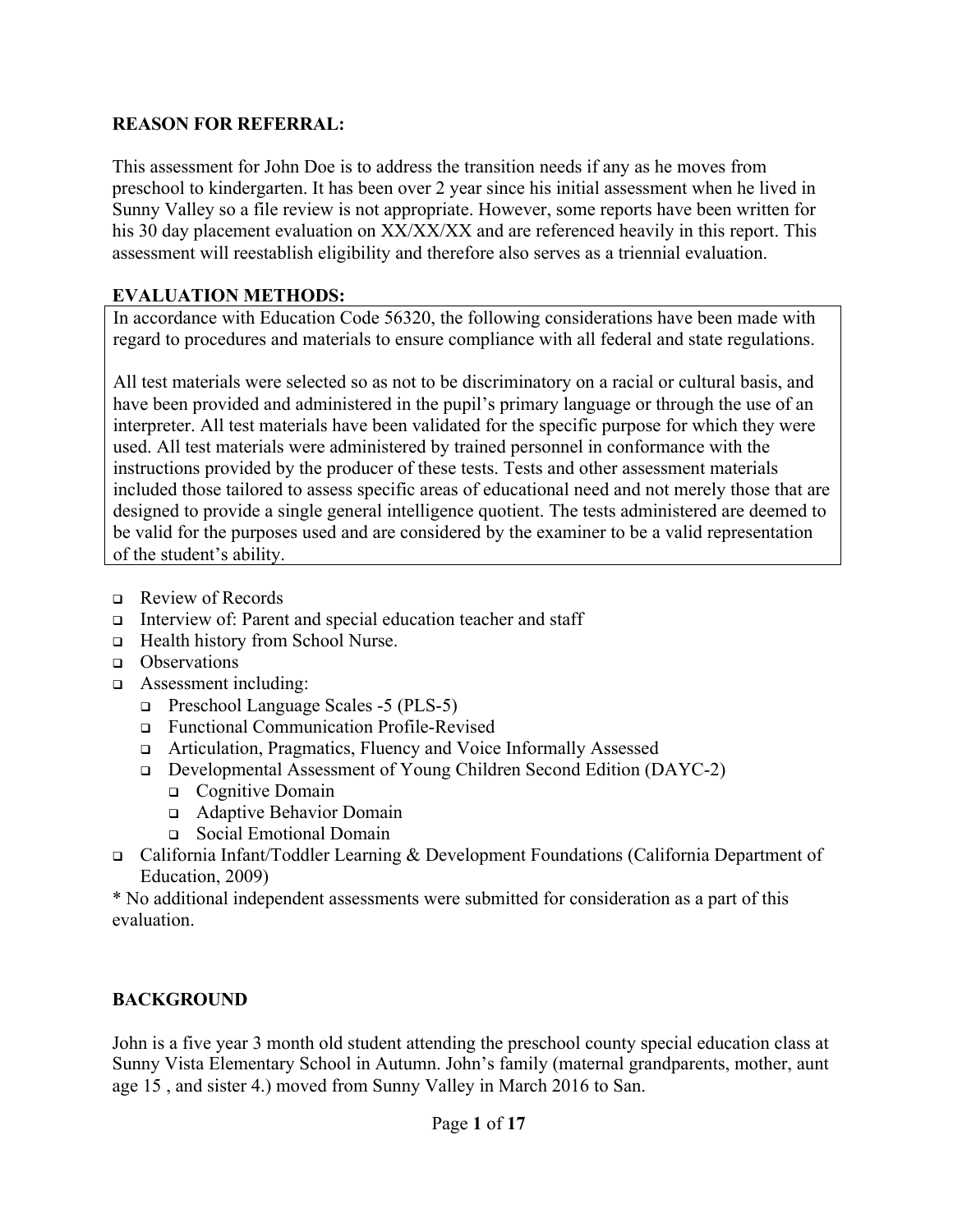DIAGNOSES:• Cerebral Palsy (343.9)

- Seizure disorder (780.39)
- Gastronomy tube (536.42)
- Orthopedic impairment (756.9)

Past History of: • Hypoxic ischemic encephalopathy at birth (These ICD-9 codes have been assigned to John based on health information obtained from file review on XX/XX/XX and teacher interview on XX/XX/XX.)

**Vision**: "To be screened for the XXXX-XXXX school year

• Previous IEP report states that Regional Center records indicate vision screens have been normal"

**Hearing**: "To be screened for the XXXX-XXXX school year

• Previous IEP report states that Regional Center records indicate hearing screens have been normal"

**Immunization Status**: "Current. Last Tetanus Booster: XX/XX/XX Tdap

• John will need updated vaccinations for kindergarten entrance"

**Allergies**: "NKA" [No Known Allergies]

CURRENT HEALTH MANAGEMENT PLAN: Medical/Health Providers:

• Dr. X – Pediatrician, Children's Hospital

• California Children's Services (CCS) Turner therapy unit – equipment per medical prescription

• Regional Center client

Medications authorized at school: None

Home Medications:

- Diazepam, 1ml tid for muscle spasms
- Lansoprazol, 5ml once daily for gastric reflux
- Dantrolene, 5ml tid for spasticity
- Valproic Acid, 3.5ml tid for seizures

Disaster Medications: All home medications

Specialized Health Care procedures authorized at School: (authorized by Dr. X) John requires the following specialized health care procedures and medications during the school day as ordered by a physician and authorized by the parent so that he may continue to access his educational curriculum. The school nurse communicates with the physician, parent and school personnel to ensure safe administration of the procedures and medications as authorized.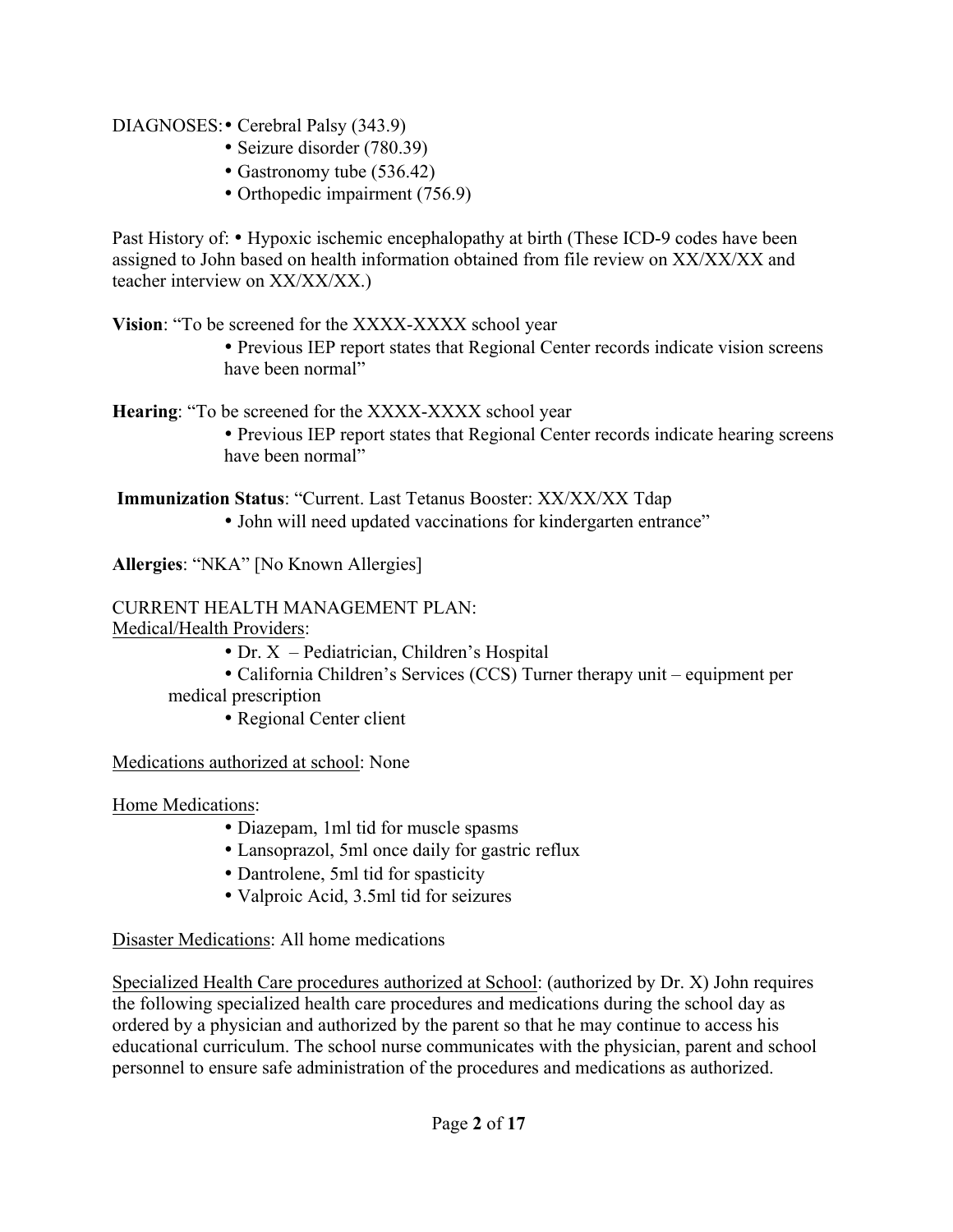• Gastrostomy tube feeding by pump (V551) per parent/home health schedule; Parent may convey changes to the feeding schedule to the classroom for the authorized school year XXXX-XXXX.

o 12:00PM – 1 can of Pediasure Fiber Formula via g-tune pump method. Pump rate 260 ml/hr to run over 45 minutes. When g-tube feeding is finished, flush g-tube with 60- 90ml of water. Keep upright for 20 minutes after feeding.

- Gastrostomy tube re-insertion replace with MicKey tube (6cc into balloon).
- Seizure Action Plan –

o Call parent immediately for all seizures

o Call 911 for any seizure over 5 minutes"

Current Health: At the time of the Health Information reported dated XX/XX/XX: "John has been in good health this school year. There have been no reported health concerns from the parent, teacher, or staff." As of the writing of this report, no additional health concerns noted from mother, other than susceptibility to colds in winter and that John is slow to recover. Concerns from school are the number of absences due to illness. His county special education teacher reports of the last 33 school days, he has only been at school 15. His county speech and language therapist reports that he has only been present 5 times out of 25 opportunities to receive services.

Nutrition/Feeding: No change from XX/XX/XX "John receives all nutrients and feeding through his gastronomy tube MicKey button. A swallow study revealed that he aspirates thin liquids. Due to high risk for aspiration, aspiration precautions must be maintained. John is NPO [atin abbreviation for nothing by mouth]. John's currently receiving one feeding per day at school via pump method. Gastrostomy tube site is intact; WDL [within defined limits]."

Seizures: No change from XX/XX/XX "On daily medication (Valproic Acid) for seizure prevention. John requires seizure monitoring. He experiences myoclonic seizures that can last for 60 seconds with brief shock-like jerking motions. His seizures have been controlled with antiseizure medications for several months but prior to this he was experiencing up to 10 seizures per day."

Elimination: No change from XX/XX/XX "John is incontinent and diaper dependent. He is on a changing schedule while at school."

Mobility: No change from XX/XX/XX "John is non-ambulatory. He is able to sit is various positions with full support. He will lift his arms when prompted to while placing his wheelchair tray on. No AFO's [ankle-foot orthoses] in use at this time. John uses a wheelchair with neck, chest, torso, and ankle straps. The footrest on his wheelchair is unpadded; at increased risk for skin breakdown."

#### . **No change in determination of level of care needed at school. John is total maximum assistance dependent.**

### **Special Health Care needs while at school include**

1. Nutritional management through gastrostomy tube feedings as authorized by physician.

2. Seizure monitoring with care per medical orders.

3. Prevention of Alterations in Skin Integrity – Frequent position changes with monitoring of skin status for redness or breaks in the skin especially over bony prominences.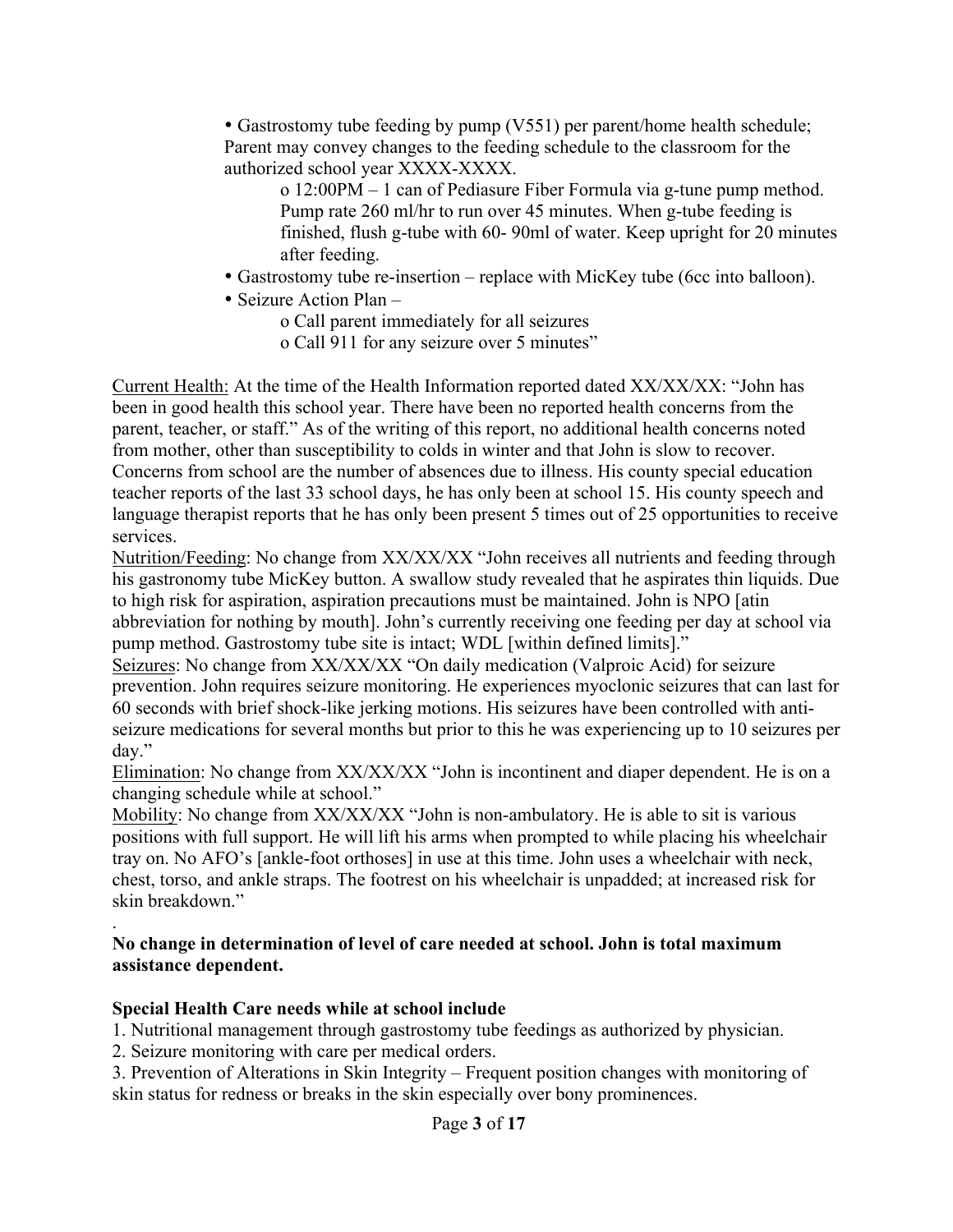4. Flexible school schedule to accommodate any increased medical appointments or treatment requirements as indicated by physician.

5. Communication- notification of changes in health status to parents by school nurse or teacher."

# **John currently receives the following**:

- Specialized academic instruction through County Office of Education, 180 min. daily 5 days a week for a total of 900 minutes weekly, in a separate classroom in a public integrated facility.
- Language and speech services through County Office of Education, 30 min. 2 times a week for a total of 60 minutes weekly, in a separate classroom in a public integrated facility. This time of services occurs during the 900 minutes weekly of specialized academic instruction.
- Health and nursing other services through County Office of Education, 30 min. served monthly, in a separate classroom in a public integrated facility.
- Occupational therapy services through County Office of Education, 30 min. served monthly, in a separate classroom in a public integrated facility.

**OBSERVATIONS-**reported below and throughout report where appropriate.

John was observed in his classroom with his teacher C K. He smiled when this examiner entered the room and gave eye contact when this examiner waved hello. Throughout the time spent with him, he was friendly, smiled at the examiner and other adults. He was responsive to environmental changes of people moving and changes in activities by his facial expressions and vocalizations. He was asked to listen and make choices and after about 30 minutes he appeared to become fatigued and began to drool. He was able to swallow and remove the drool from his lips. The session was ended at that point. Because John appeared to enjoy some adults attention more than others, he may perform higher with familiar and preferred adults as he has just begun in the last few weeks at Sunny County School.

John was observed to be able to react to new people coming into the room, often with a loud vocalization and extension of his arms. He demonstrated interest and preference by following with his eyes specific people's movements, even when his view temporarily became obstructed demonstrating object permanence. He did this until a barrier was put in place so he would not be distracted for direct instruction as well as assessment by district speech language pathologist and school psychologist. John, inconsistently vocalized and/or used eye gaze for choosing between activities (choice items were between what was believed to be preferred and non-preferred). His teacher tried to get John to use a switch to change the screen on a large monitor, to elicit cause and effect however, this was also inconsistent. Mother shared with the school psychologist, John using a switch device. The video was short and John's hand was placed near the switch, but it did appear as if John did move his hand toward and down to trigger the toy to move and light up. John's vocalization and arm movements were taken to mean he was happy.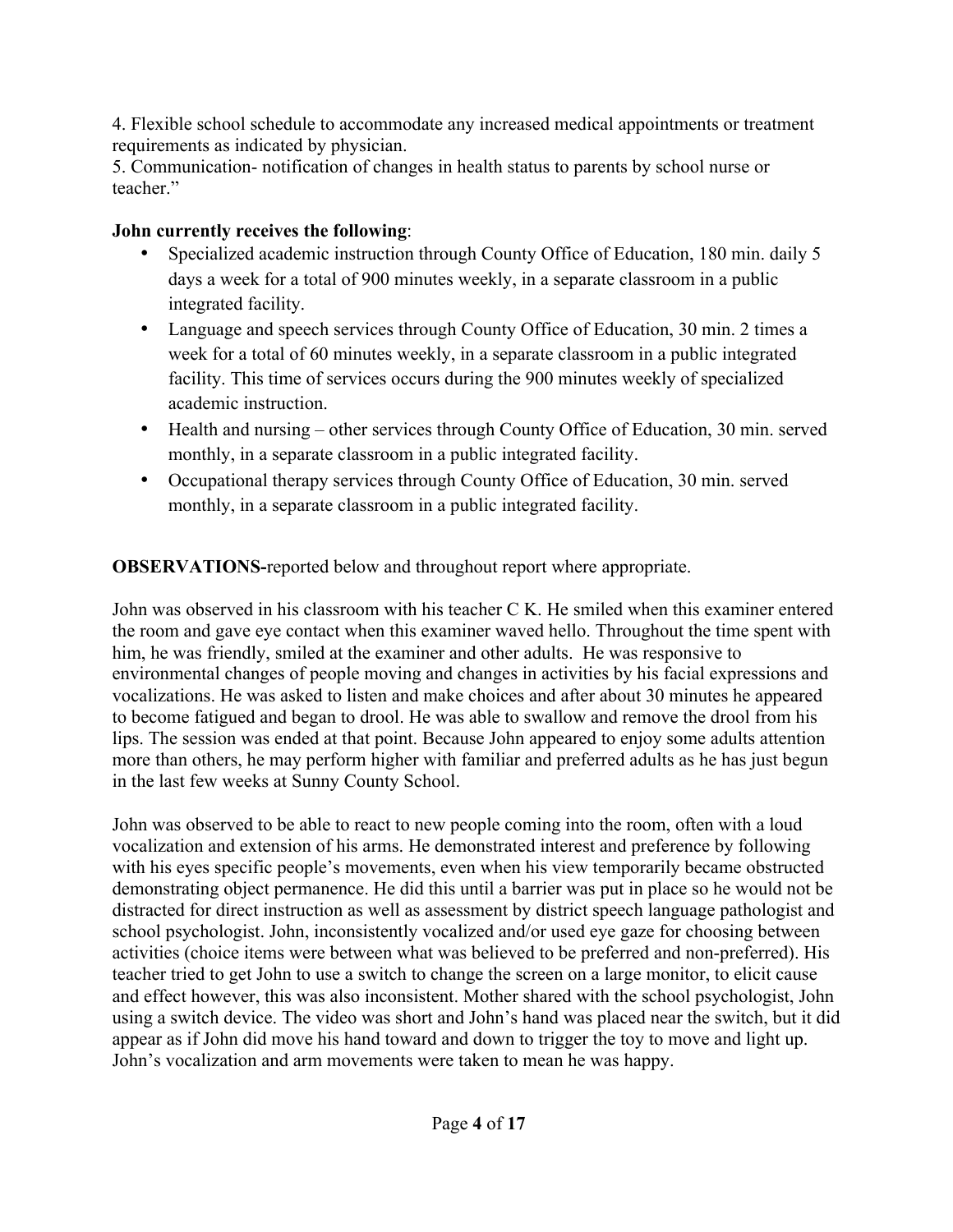# **EVALUATION RESULTS AND DISCUSSION**

## Test Data Tables

Throughout the report standardized test scores are provided followed by discussion of how a student's performance is best interpreted. The qualitative descriptors used to label these standardized scores are not consistent across test makers. Some tests have wider or narrower ranges, different labels, or the same label but for a much different area. This often makes for confusing interpretations. Therefore, for the sake of statistical consistency and logical interpretation, we will be using the descriptors below. The following chart provides descriptive ratings for Standard Scores (means of 100 and standard deviations of 15), and Scaled Scores (means of 10 standard deviations of 3) for normally distributed norm-referenced tests:

| Descriptive   | <b>Standard Score</b> | <b>Scaled Score</b> | Percentile Rank |
|---------------|-----------------------|---------------------|-----------------|
| Rating        |                       |                     |                 |
| Very Superior | >130                  | >16                 | >98             |
| Superior      | 120-130               | $14 - 16$           | 92-98           |
| Above average | 110-120               | $12 - 14$           | 75-92           |
| Average       | 90-110                | $8 - 12$            | 25-75           |
| Low Average   | 80-90                 | $6 - 8$             | $9 - 25$        |
| Low           | 70-80                 | $4 - 6$             | $2 - 9$         |
| Very Low      | $< \! 70$             | ${<}4$              | $\leq$ 2        |

## **SPEECH AND LANGUAGE ASSESSMENTS**

## **Test Interpretations: Language**

Materials and procedures were provided in the student's native language/mode of communication in a form most likely to yield accurate information on what the student knows and can do academically, developmentally, and functionally. The assessment instruments selected for John's evaluation are appropriate for culturally and ethnically diverse students. Information on language skills were obtained through clinical observations, an attempted parent report, and information gathered from the **Preschool Language Scale-5 (PLS 5**) and the **Functional Communication Profile-Revised.**

The **Preschool Language Scales-5 Edition (PLS-5)** assesses the auditory comprehension and expressive communication in the areas of language, content and use. This assessment is deemed appropriate for individual's birth to 6 years 11 months. Auditory Comprehension measures ones understanding of language. Expressive Communication is a measure of ones ability to verbally use language. Total language score is the child's overall language ability.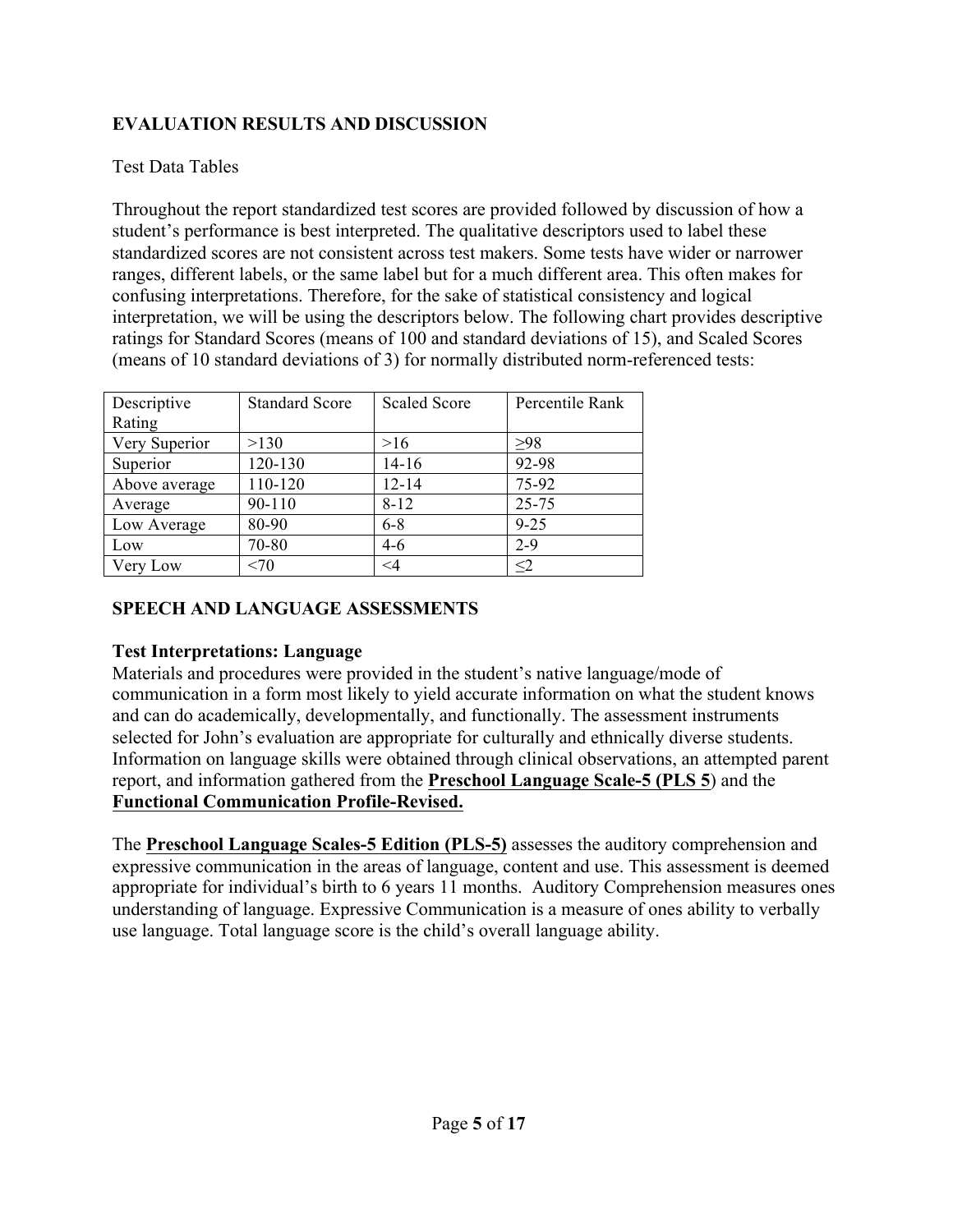|                                 | <b>Test Name</b>                           | Subtest/Subject | <b>Standard Score</b> | $\%$ ile |  |
|---------------------------------|--------------------------------------------|-----------------|-----------------------|----------|--|
|                                 | <b>Preschool Language Scales-5 (PLS-5)</b> |                 |                       |          |  |
|                                 | <b>Auditory Comprehension</b>              |                 | 50                    |          |  |
| <b>Expressive Communication</b> |                                            | 50              |                       |          |  |
|                                 | <b>Total Language Score</b>                |                 | 50                    |          |  |

In auditory comprehension his standard score was 50. He scored in the  $1<sup>st</sup>$  percentile. In Expressive Communication his standard score was 50 in the  $1<sup>st</sup>$  percentile. Overall his total language standard score was 50 in the 1<sup>st</sup> percentile. This would place him in the below average range in his overall total score. John was assessed by the Sunny Valley Unified School District in February 2015. He was also in the  $1<sup>st</sup>$  percentile with a standard score of 50 in his auditory comprehension and expressive communication at that time.

#### **John could receptively (in understanding):**

-glance at a person who was talking to him -react to sounds other than voices in the environment -turn his head to locate the source of a sound -respond to new sounds -actively search to find a person who is talking -stop/interrupt his activity when his name is called -look at objects or people the caretaker points to and names -respond to an inhibitory word (ie..no)

### **John could expressively (use of language):**

- -have a swallow reflex -vocalize soft, throaty sounds -vary pitch, length, or volume of cries -respond to speaker by smiling -vocalize pleasure and displeasure sounds -vocalize when talked to, moving arms and legs during vocalizations -attempt to imitate facial expressions and movements -seek attention from others
- -vocalize different vowel sounds

**The Functional Communication Profile-Revised** was used to determine John's overall communication. He was observed in his classroom with his teacher and interacting with this examiner. He was able to use joint attention and look at an item when given two choices visually 2 feet apart. At times, it was difficult to determine if he really wanted an item. He followed bubbles visually and appeared to have a strong visual scanning of items in different locations. He made noises and looked away when he was not interested in either item. His teacher noted he enjoys bubbles, music, and the swing. When he heard the word 'swing' he got excited and kicked his legs and made a happy vocal sound. He snorted, laughed, smiled, and made vocalizations with adults interacting with him. He also showed a sad face when a toy in front of him that had a suction cup fell over toward him. He showed a strong startle reflex as the adult and he were shocked when the suction cup fell off. He does not yet have a clear yes/no although if he dislikes something such as looking at four pictures on a page, he turned his head away and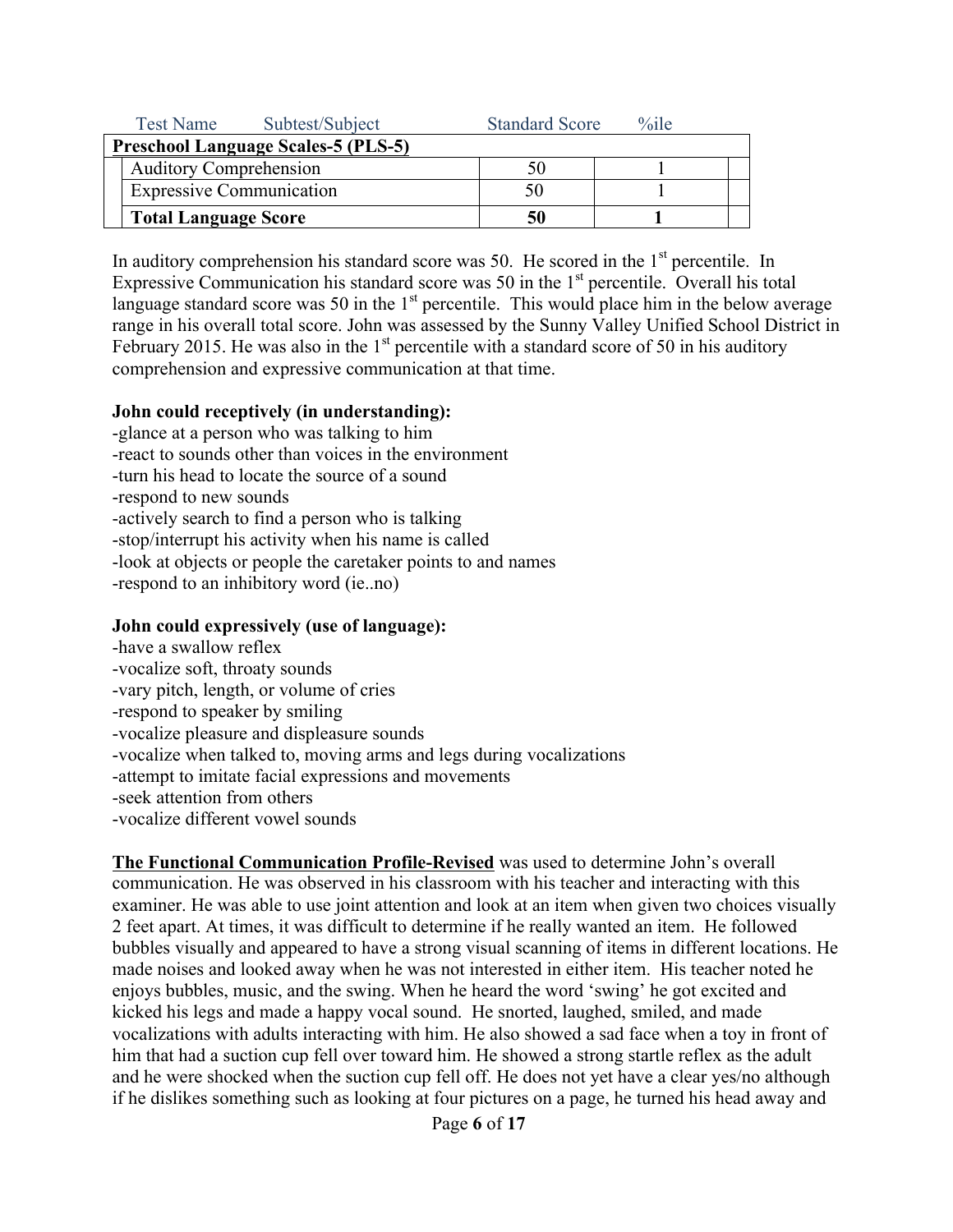did not look or engage with the adult. He did not nod/shake his head except when happy and moving his mouth and vocalizing. He also made a vocalization with a wide mouth when he seemed displeased or wanted a change. His teacher noted that he will make a vocalization and appear fussy right before he gets a diaper change.

John did not cross midline during this observation time. He favored his right hand and moved that more often than his left. He would touch his tactile/visual schedule with prompting with his right hand and transitioned well to his next activity when he was shown/felt the schedule picture of the next activity. When observed with a computer program that had a switch to practice cause and effect activities, he needed a switch that did not require him to lift his hand. He did better with a flat switch in which he could move his hand side to side. Even with this and after modeling, he moved the switch once after five attempts. Another program was tried with a motorcycle to see if he would be more interested, but he did not move the switch for this game. He did not engage in cause and effect with the toys presented to him. He was much more interested in interacting with adults.

In the area of communicative intent, John was not yet requesting an item/action unless it was mentioned to him first. He did not indicate 'more' with vocalizations or movements in this observation. He greeted by smiling and looking at an adult who entered his view. He did request attention when there was no adult in his immediate view. He showed protesting/resistance when he was uninterested in looking at pictures in the examiners test. He did not request assistance in this observation. He showed negation and denying by turning his head away when uninterested.

**Oral Mechanism:** John was able to open his mouth but could not follow oral motor directions (stick out your tongue, blow a kiss). As he has spastic cerebral palsy, his ability to move parts of his lips, mouth, and jaw are inhibited in that he cannot move them consistently and accurately on command.

**Voice:** Voice quality (pitch and loudness) was evaluated informally. John has spastic cerebral palsy which makes it difficult to control his movements. This directly affects his ability to use his lips, mouth, jaw, and vocal folds. His mother notes that he has different pitches to indicate when he is hungry, has gone to the bathroom and needs changing, or wants attention. John continues to need to be monitored in his vocal pitch and loudness to ensure he does not cause strain to his vocal folds.

**Fluency:** Fluency (rhythm and rate) was not observed as John is non verbal at this time.

**Articulation:** John's articulation was not observed as he is non verbal at this time.

## **Social Pragmatics:**

Pragmatic language refers to the skills underlying social interactions. It includes making eye contact, non verbal gestures, facial expressions, conversational skills, the ability to use language in a variety of manners such as asking questions, expressing negation, and making statements of feeling and opinion.. All of these skills are required to relate appropriately to other children and adults.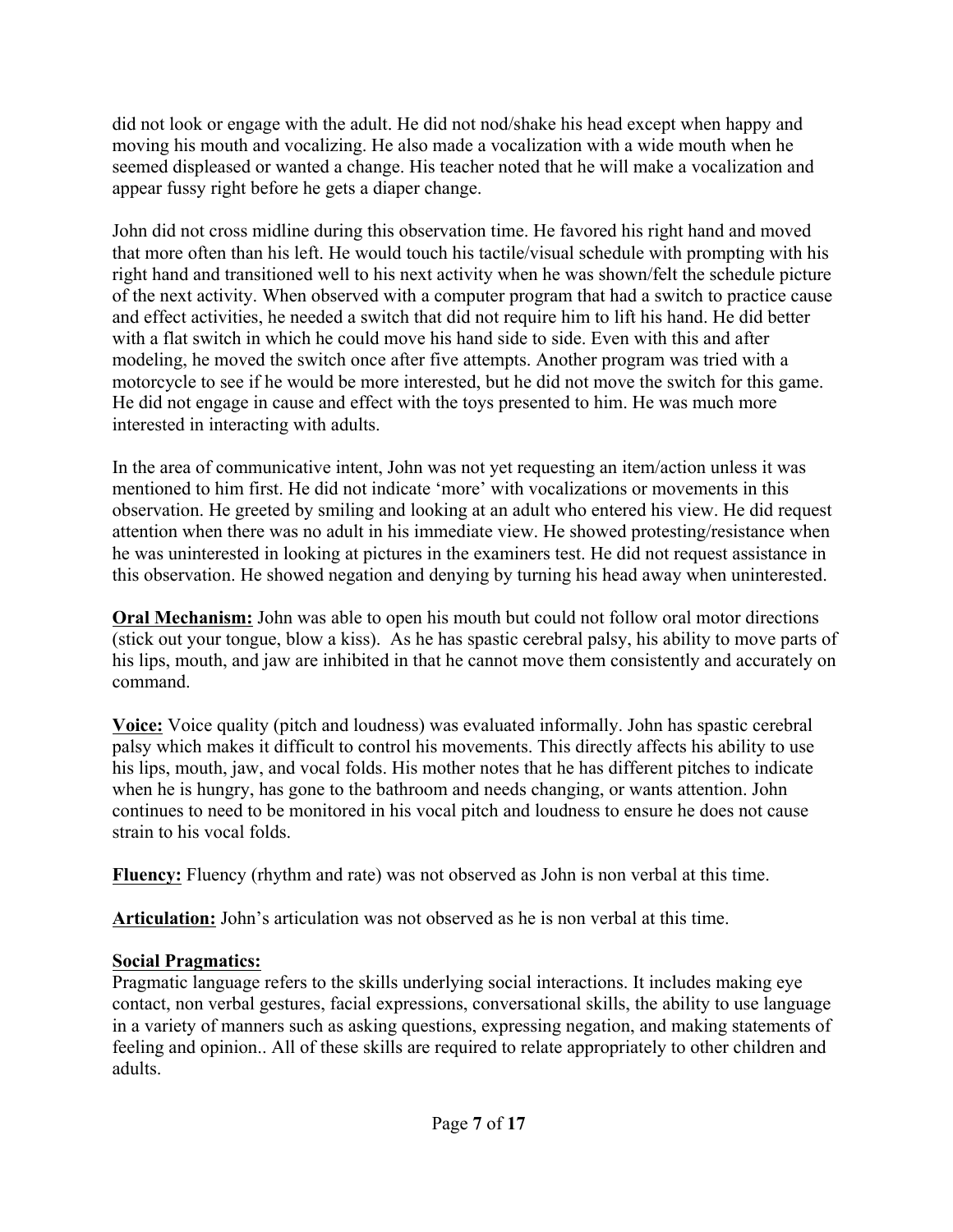John's delay in communication has affected his ability to use social language. He is greeting unfamiliar people with a smile and good eye contact. He has difficulty initiating conversations with others but will become engaged when others initiate with him. Mother notes that he does initiate with her when he is hungry, wants her attention or needs changing. In nonverbal communication, he can maintain eye contact but he will look off into the distance and become distracted by others in the room. He responded inconsistently to his name in the evaluation session, but his Mother notes that he does stop what he is doing and will turn to look if his name is called. He was not yet showing turn taking skills in this evaluation.

## **EVALUATION RESULTS AND DISCUSSION OF PSYCHOLOGICAL ASSESSMENTS**

## **Cognitive Ability**

Given John's Orthopedic Impairment due to his cerebral palsy, and severe language delays individually administered tests of cognitive ability are not appropriate and do not provide meaningful information to develop appropriate, meaningful goals. However, observations, interviews with mother and his service providers at Sunny Valley's COE special education class, were used to complete the Developmental Assessment of Young Children Second Edition (DAYC-2) Cognitive Domain. This assessment tool was also used in his initial evaluation by Sunny Valley Unified. Given that this rating scale has within it items that John cannot physically do, or communicate in any meaningful way (at this time) scoring in the standard way would significantly underestimate John's ability. Therefore, two different techniques were used to arrive at estimations of his cognitive ability.

The first method was to identify the three highest items that John was able to demonstrate in any setting, making allowances for his physical and speech limitations. These items were:

**17**. Finds an object that is partially hidden [demonstrates item permanence by continuing to hold gaze]

**20**. Touches adult to have that person start or continue interesting game or action [John makes movements to have people continue doing something preferred, he is unable to **21**. Looks at picture in a book [John knows if pages are skipped and gets mad]

By taking the average of the items numbers (19.3) it allows us to eliminate items that would penalize John for his physical and language deficits. We can then convert that number into a Standard Score, which is <50 and an age equivalent of 9 months. This can be viewed as a low end estimate as the gaps between tasks John is able to do may be few and far between. Building on these demonstrated skills for adaptive purposes is key and reflected in the goals that have been developed for him.

The second method is to take the highest value item and convert that to a Standard Score, which happens to also be <50 but an age equivalent of 10 months. By using the highest item number John achieves, provides us with a high end estimate of John's cognitive ability.

These two measures are consistent with the score reported by Sunny Valley Unified. More importantly, proportionally, John's cognitive delay is also very consistent. At 35 months of age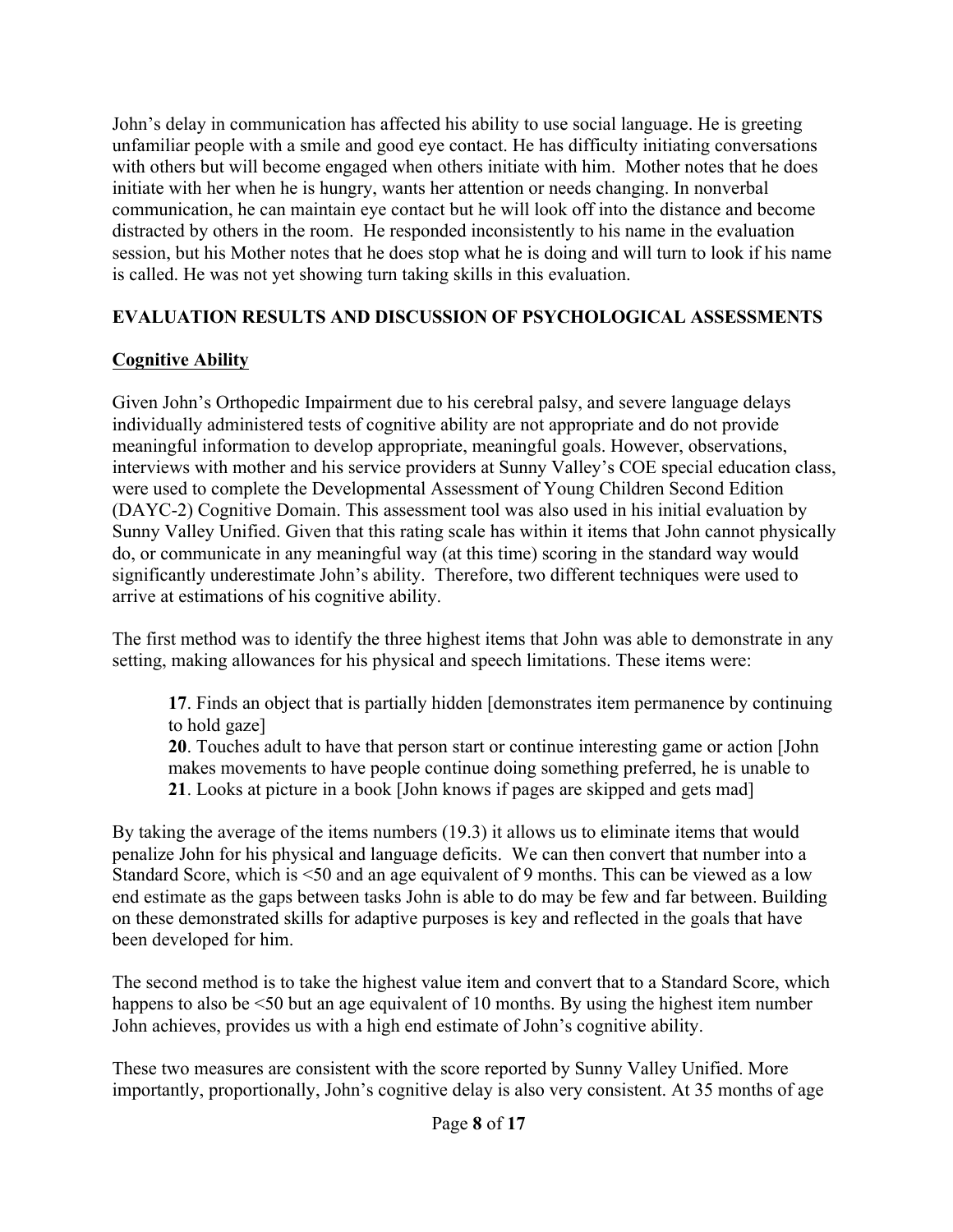his age equivalent was 5 months, an 86% delay. Currently at 63 months of age his age equivalent is estimate to be within 9 to 10 months or an 84-86% delay. For children over 24 months a 50% delay is considered significant and should be considered with adaptive behavior estimates to determine if Intellectual Disability (ID) is also an area of special education eligibility impacting John. In John's case, he is already determined to be Multiply Handicapped and likely the one of the reasons for it.

Using the California Infant/Toddler Learning & Development Foundations (California Department of Education, 2009), a breakdown of more specific areas and estimates can be made with areas of relative strength and weakness for John

## **Relative Cognitive Strength Areas John Demonstrates at Less Than a 50% Deficit:**

| Memory      | Behaviors leading up to the foundation for 36 months (19 to 35 months)            |
|-------------|-----------------------------------------------------------------------------------|
|             | where "children anticipate the series of steps in familiar activities, events, or |
|             | routines; remember characteristics of the environment or people in it; and        |
|             | may briefly describe recent past events or act them out. (24-26 mos.)"            |
|             | "Find a hidden toy, even when it is hidden under two or three blankets (24        |
|             | $mos.$ )                                                                          |
| Attention   | Behaviors leading up to the foundation for 36 months (19 to 35 months)            |
| Maintenance | where "children sometimes demonstrate the ability to pay attention to more        |
|             | than one thing at a time."                                                        |
|             | "Play alone with toys for several minutes at a time before moving on to           |
|             | different activity. (18-24 mos.)"                                                 |
|             | "Sit in a parent's lap to read a book together. (21-22 mos.)"                     |

### **Cognitive Areas John Demonstrates at More Than a 50% Deficit:**

| Cause-and-Effect | Behaviors leading up to the foundation for 18 months (9 to 17 months) where<br>a child can "combine simple actions to cause things to happen or change the |
|------------------|------------------------------------------------------------------------------------------------------------------------------------------------------------|
|                  |                                                                                                                                                            |
|                  | way they interact with objects and people in order to see how it changes the                                                                               |
|                  | outcome."                                                                                                                                                  |
|                  | "Cry and anticipate that the infant care teacher will come to help (9-12 mos.)"                                                                            |
|                  | "Drop an object repeatedly from the chair to hear it clang on the floor or to                                                                              |
|                  | get the infant care teacher to come pick it up. (9-12 mos.)"                                                                                               |
|                  | "Continue to push the button on a toy that is broken and appear confused or                                                                                |
|                  | frustrated when nothing happens (12 mo.)"                                                                                                                  |
| Problem Solving  | Behaviors leading up to the foundation for 18 months (9 to 17 months) where                                                                                |
|                  | "children use a number of ways to solve problems: physically trying out                                                                                    |
|                  | possible solutions before finding one that works; using objects as tools;                                                                                  |
|                  | watching someone else solve the problem and then applying the same                                                                                         |
|                  | solution; or gesturing or vocalizing to someone else for help.                                                                                             |
|                  | "Pull the blanket in order to obtain the toy that is lying out of reach on top of                                                                          |
|                  | the blanket. $(8-10 \text{ mos.})$ "                                                                                                                       |
| Spatial          | 8 months – "At around eight months of age, children move their bodies,                                                                                     |
| Relationships    | explore the size and shape of objects, and observe people and objects as they                                                                              |
|                  | move through space."                                                                                                                                       |
|                  | "Use vision or hearing to track the path of someone walking by (5.5-8 mos.)"                                                                               |
|                  | "Watch a ball roll away after accidentally knocking it (5.5-8 mos.)"                                                                                       |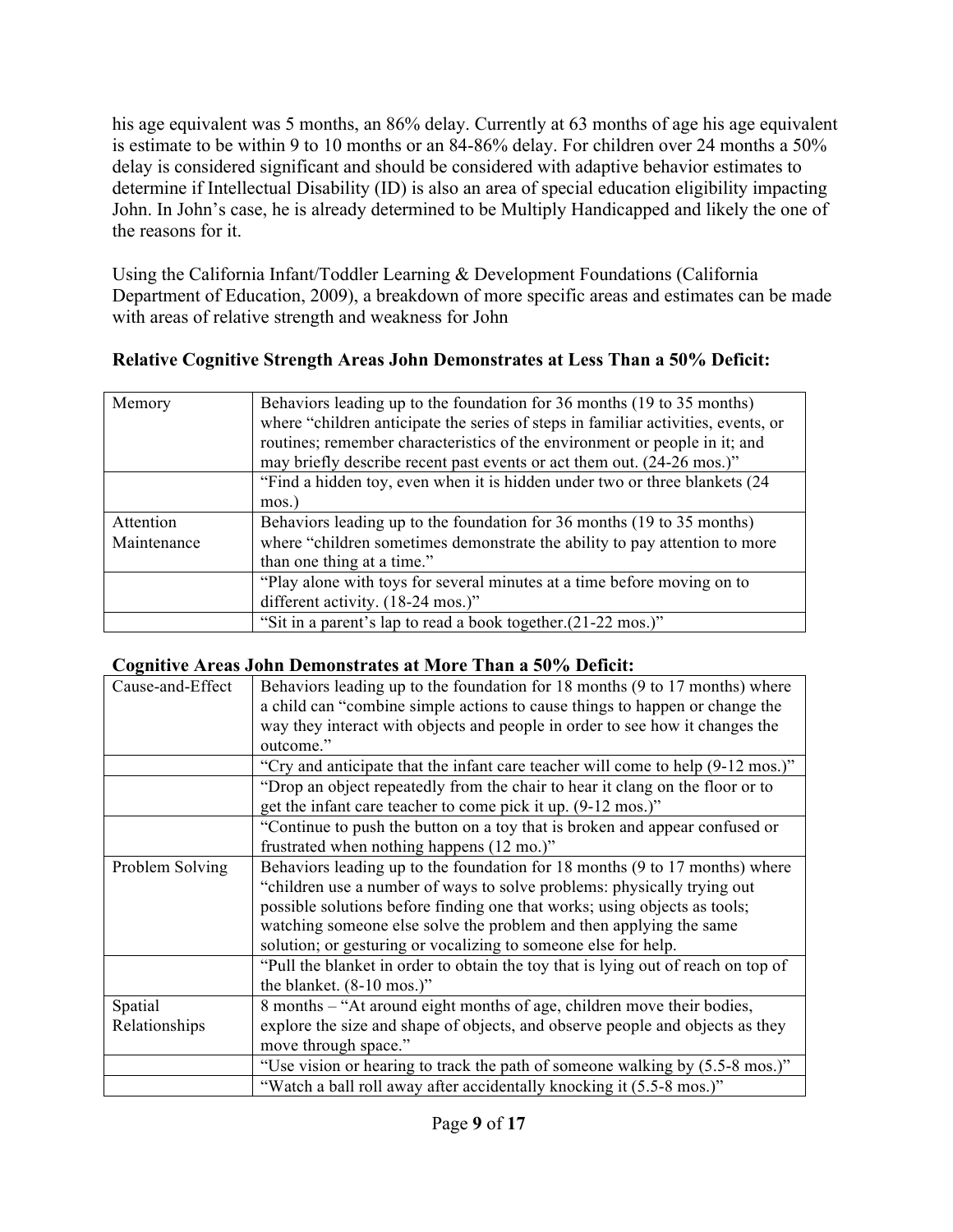| Imitation      | 8 months "At around 8 months of age, children imitate simple actios and<br>expression of others during interactions." |
|----------------|-----------------------------------------------------------------------------------------------------------------------|
|                | "Notice how the infant care teacher makes a toy work and then push the same                                           |
|                | button to make it happen again. (6-9 mos.)"                                                                           |
| Number Sense   | 8 months "At around eight months of age, children usually focus on one                                                |
|                | object or person at a time, yet they may at times hold two objects, one in each                                       |
|                | hand."                                                                                                                |
|                | "Watch a ball as it rolls away after hitting it with hand. (5.5-8 mos.)"                                              |
|                | "Notice when someone walks in the room."                                                                              |
| Classification | 8 months "At around eight months of age, children distinguish between                                                 |
|                | familiar and unfamiliar people, places, and objects, and explore the                                                  |
|                | differences between them."                                                                                            |
|                | "Explore how one toy feels and then explore how another toy feels"                                                    |
|                | "Stare at an unfamiliar person and move toward a familiar person."                                                    |
| Symbolic Play  | 8 months "At around 8 months of age, children become familiar with objects                                            |
|                | and actions through active exploration. Children also build knowledge of                                              |
|                | people, action, objects, and ideas through observation."                                                              |
|                | "Cause toys to make noise by shaking, banging, and squeezing them (5.5-8)                                             |
|                | $mos.$ "                                                                                                              |
|                | "Roll car back and forth on floor" [with hand over hand]                                                              |

### **Adaptive Behavior**

Teacher reports No change from XX/XX/XX John is tube fed at school and requires maximum adult assist for all of his self care needs. He uses a wheelchair at school which provides head, neck, trunks, and foot supports. He is not using the toilet or eating any foods. "John is dependent for all activities of daily living (hygiene, dressing, diapering, positioning/transfers, wheelchair transportation). He is cooperative with all care activities. " The Developmental Assessment of Young Children Second Edition (DAYC-2) Adaptive Behavior Domain is used for the same reason as it was for the Cognitive Domain. Given that this rating scale has within it items that John cannot physically do, or communicate in any meaningful way (at this time) which are fundamental to measure of adaptive behavior, scoring in the standard way would significantly underestimate John's score. Therefore, the two techniques used for the Cognitive Domain were used to arrive at estimations of his adaptive behavior.

The first method identified the following three top attained items:

**18**. Sleeps through the night; may take one nap during the day

**22.** Fusses when diaper needs to be changed [Mother reports that John makes a distinct vocalization for this]

**39**. Recognize own home [Mother reports that when they are coming back from church from Sunny Valley, John' becomes excited, increasing vocalizations and laughing from as far away as 3 blocks]

Page **10** of **17** The average of the items numbers (26.3) converts into a Standard Score of <50 and an age equivalent of 22 months. This can be viewed as a low end estimate as the gaps between tasks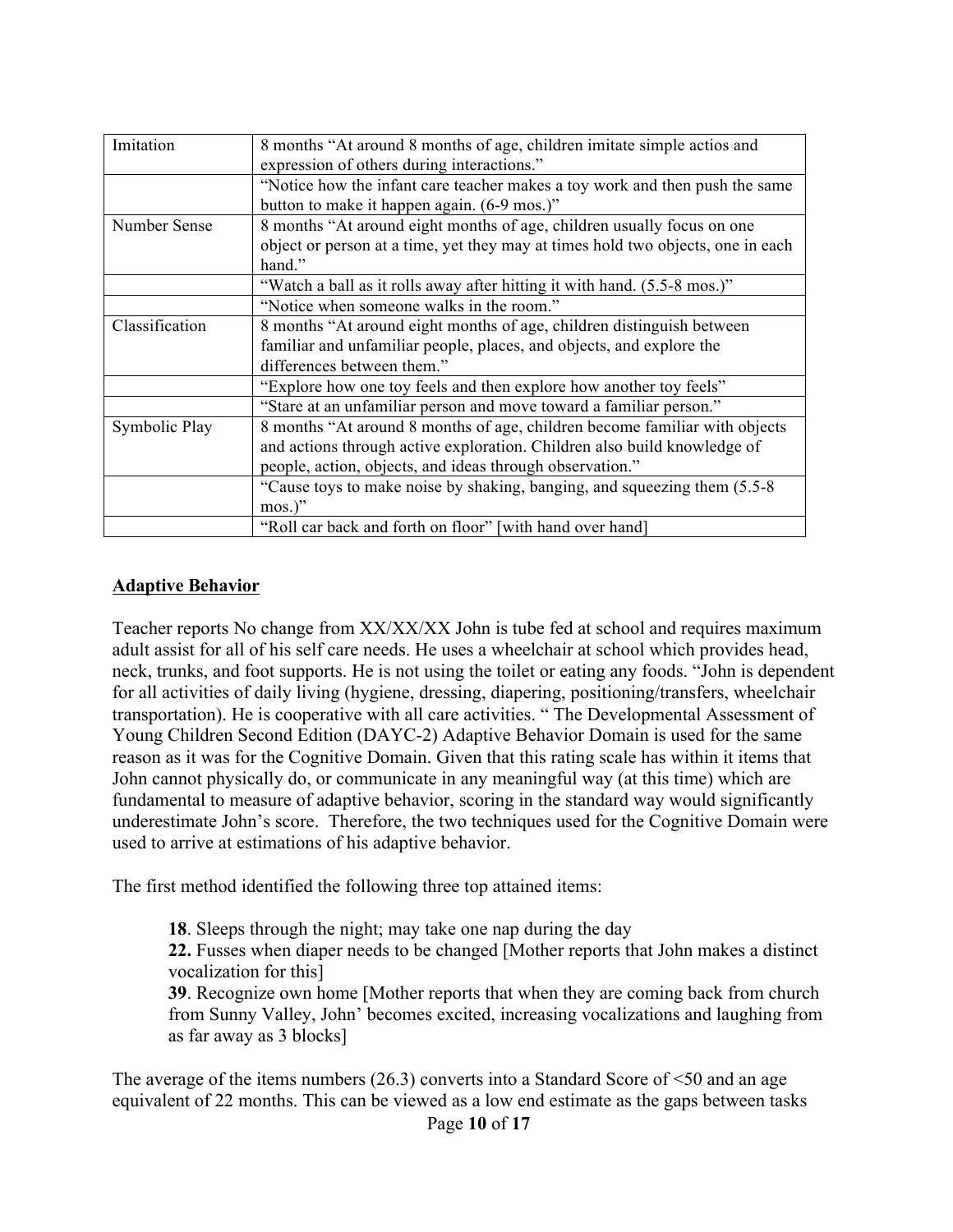John is able to do may be few and far between. Again, building on these demonstrated skills for adaptive purposes is key and reflected in the goals that have been developed for him.

The second method's highest value item is 39 and converts into a Standard Score of 62, with an age equivalent of 37 months. By using the highest item number John achieves provides us with a high end estimate of John's adaptive behavior.

These scores demonstrate improvement compared to adaptive score reported by Sunny Valley District. More importantly, proportionally, John's adaptive behavior delay had gone down. At 35 months of age his age equivalent was 5 months constituting a 97% delay. Currently at 63 months of age his age equivalent is estimate to be somewhere between 22 to 37 months or only a 41-65% delay (an improvement from 32%-56%). This is most likely due to the methodology used in deriving these scores. What is still true however, is that within this range, John is still estimated to be significantly delayed, as 50% falls within the middle of this estimated range for his adaptive behavior.

Using the California Infant/Toddler Learning & Development Foundations (California Department of Education, 2009) adaptive areas are consistent with the DAYC-2 adjusted estimates.

| Understanding of | Behaviors leading up to the foundation for 18 months (9 to 17 months) where     |
|------------------|---------------------------------------------------------------------------------|
| Personal Care    | "children show awareness of familiar personal care routines and participate in  |
| Routines         | the steps of these routines."                                                   |
|                  | "Cooperate during diaper change by lifting bottom (10.5-12 mos.)"               |
|                  | "Raise arms when the infant care teacher tries to put a dry shirt on the child. |
|                  | $(12 \text{ mos.})$ "                                                           |

### **Adaptive Areas John Demonstrates at More Than a 50% Deficit:**

With significantly low Cognitive Ability and Adaptive Behavior, the IEP team has objective support for John meeting special education eligibility for ID.

### **Social-Emotional Functioning**

From XX/XX/XX "John is non-verbal. He uses reaching, eye gaze, and vocalizations to express his wants and needs. He is very social with classroom staff and his peers and always has a big smile when greeted." For this assessment, mother reports that he is now interested in cars. Mom puts cars on the ground for him and mom puts hand over hand and winds it back and he enjoys "watching the car go". He laughs and vocalizes and he extends/straightens his arms, and smiles. Mother can tell by his vocalizations if he is sad, happy, or feeling sick. Teacher reports that "John is social with teachers and peers. Appropriately responds to familiar and unfamiliar people. Has cried when with someone he does not know and can't see a familiar face. Displays joint attention. Participates in reciprocal social games (peek a boo etc) and using eye gaze, vocalizations, and affect to indicate a desire to continue. Appears happy to come to school (smiling) and transitions well from bus to classroom setting."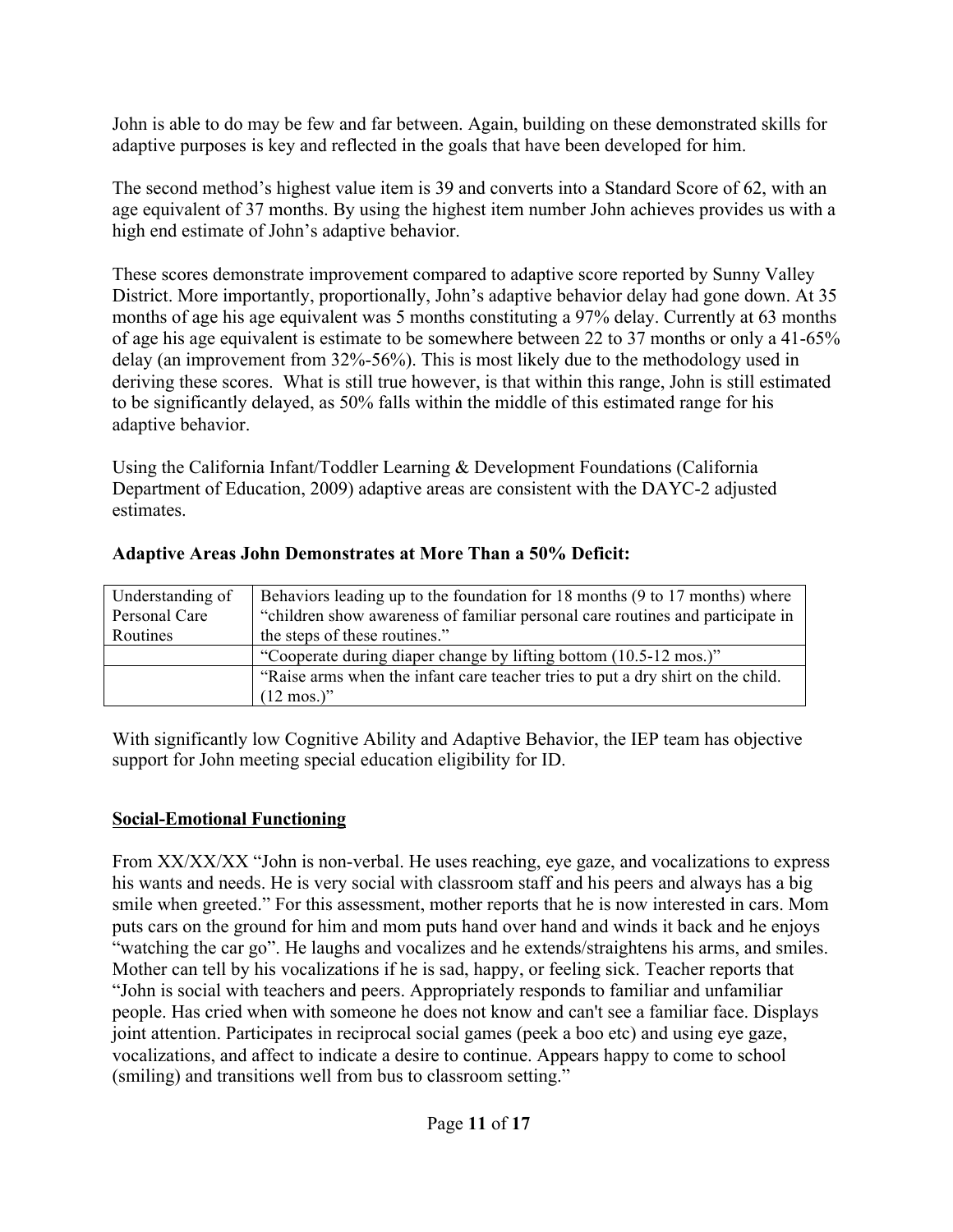The Developmental Assessment of Young Children Second Edition (DAYC-2) Social-Emotional Domain for the same reason as it was for the Cognitive Domain. This assessment tool was also used in his initial evaluation by Sunny Valley Unified. Given that this rating scale has within it items that John cannot physically do, or communicate in any meaningful way (at this time) which are fundamental to measure of social emotional development, scoring in the standard way would significantly underestimate John's score. Therefore, the two techniques used for the Cognitive Domain were used to arrive at estimations of his adaptive behavior.

The first method identified the following three top attained items:

**24**. Separates from parent in familiar surroundings without crying **29.** Quietly listens to story, music, movie, or TV [Mother reports not sure if he is listening, but his is quiet when watching TV or Movie] **35.** Recognizes when another person is happy or sad[Mother reports if people are happy he will smile and vocalize, if sad he will become upset]

The average of the items numbers (29.3) converts into a Standard Score of 50 and an age equivalent of 20 months. This can be viewed as a low end estimate as the gaps between tasks John is able to do may be few and far between. Again, building on these demonstrated skills for social communication purposes is key and reflected in the goals that have been developed for him.

The second method's highest value item is 35 and converts into a Standard Score of 60, with an age equivalent of 27 months. By using the highest item number John achieves provides us with a high end estimate of John's social emotional ability.

These scores demonstrate improvement compared to social emotional score reported by Sunny Valley District. More importantly, proportionally, John's social emotional delay had gone down. At 35 months of age his age equivalent was 9 months constituting a 74% delay. Currently at 63 months of age his age equivalent is estimate to be somewhere between 20 to 27 months or only a 57-68% delay (an improvement from 6%-17%). This is most likely due to the methodology used in deriving these scores. What is still true however, is that within this range, John is still estimated to be significantly delayed, as even the high end estimate exceeds a 50% delay for his social emotional functioning.

Using the California Infant/Toddler Learning & Development Foundations (California Department of Education, 2009), a breakdown of more specific areas and estimates can be made with areas of relative strength and weakness for John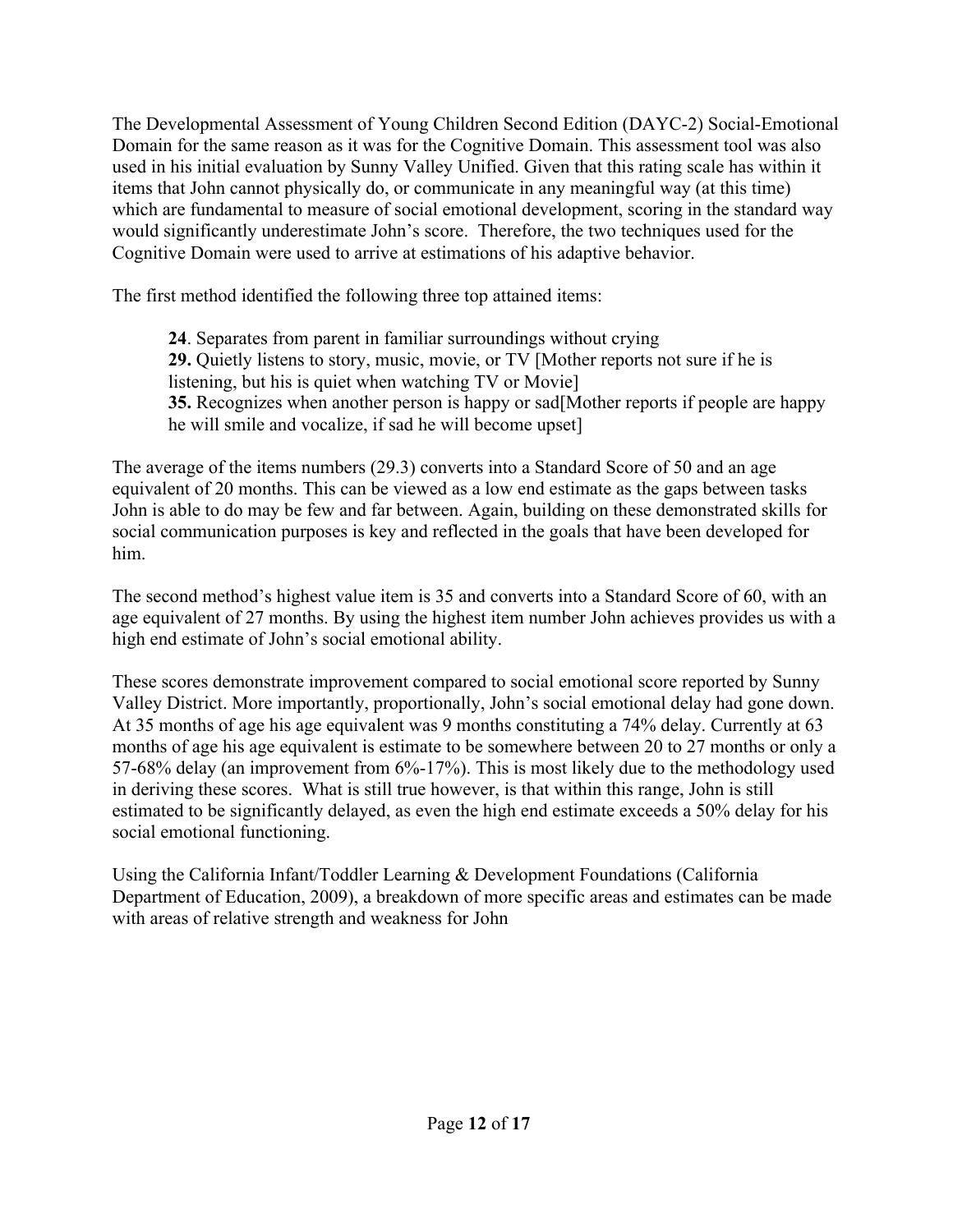# **Relative Social Emotional Strength Areas John Demonstrates at Less Than a 50% Deficit:**

| Identity of Self in | Behavior leading up to the foundation for 36 months (19 to 35 months) where      |
|---------------------|----------------------------------------------------------------------------------|
| Relation to Others  | "children identify their feelings, needs, and interests, and identify themselves |
|                     | and other as members of one or more groups by referring to categories (24-36)    |
|                     | $mos.$ )."                                                                       |
|                     | "Recognizes his own image in the mirror and understand that it is himself."      |
|                     | "Know the names of familiar people, such as a neighbor."                         |
| Expression of       | Behavior leading up to the foundation for 36 months (19 to 35 months) where      |
| Emotion             | "children express complex, self-conscious emotions such as pride,                |
|                     | embarrassment, shame and guilt. Children demonstrate awareness of their          |
|                     | feelings by using words to describe feelings to others or acting them out in     |
|                     | pretend play."                                                                   |
|                     | "Expresses frustration through tantrums. (18-36 mos.)."                          |
| Empathy             | Behavior leading up to the foundation for 36 months (19 to 35 months) where      |
|                     | "children understand that other people have feelings that are different from     |
|                     | their own and can sometimes respond to another's distress in a way that might    |
|                     | make that person feel better. (24-36 mos.)."                                     |
|                     | "Become upset in the presence of those who are upset."                           |

## **Social Emotional Areas John Demonstrates at More Than a 50% Deficit:**

| Interactions with  | 18 months – "At around 18 months of age, children may participate in               |
|--------------------|------------------------------------------------------------------------------------|
| Adults             | routines and games that involve complex back-and-forth interaction and may         |
|                    | follow the gaze of the infant care teacher to an object or person. Children may    |
|                    | also check with familiar infant care teacher when uncertain about something        |
|                    | or someone (18 mos.)."                                                             |
|                    | "Allow an unfamiliar adult to get close only after the adult uses an object to     |
|                    | bridge the interaction, such as showing interest in a toy that is also interesting |
|                    | to the child. (18 mos.)"                                                           |
|                    | "Seek reassurance from the infant care teacher when unsure if something is         |
|                    | safe. (10-12 mos.)"                                                                |
| Relationships with | 18 months – "At around 18 months of age, children feel secure exploring the        |
| Adults             | environment in the presence of important adults with whom they have                |
|                    | developed a relationship over an extended period of time. When distressed,         |
|                    | children seek to be physically close to these adults. (6-18 mos.)."                |
|                    | "Snuggle with the special infant care teacher when feeling tired or grumpy."       |
|                    | "Follow a parent physically around the room." [with eye gaze due to limited        |
|                    | mobility]                                                                          |
| Interactions with  | 18 months – "At around 18 months of age, children engage in simple back-           |
| Peers              | and-forth interactions with peers for short periods of time."                      |
|                    | "Hit another child who takes a toy (18 mos.) [John will hit sister if she is       |
|                    | bothering him.]                                                                    |
| Relationships with | Behavior leading up to the foundation for 18 months (9 to 17 months) where         |
| Peers              | "children prefer to interact with one or two familiar children in the group and    |
|                    | usually engage in the same kind of back-and-forth play when interacting with       |
|                    | those children $(12-18 \text{ mos.})$ ."                                           |
|                    | "Watch an older sibling play nearby (12 mos.)."                                    |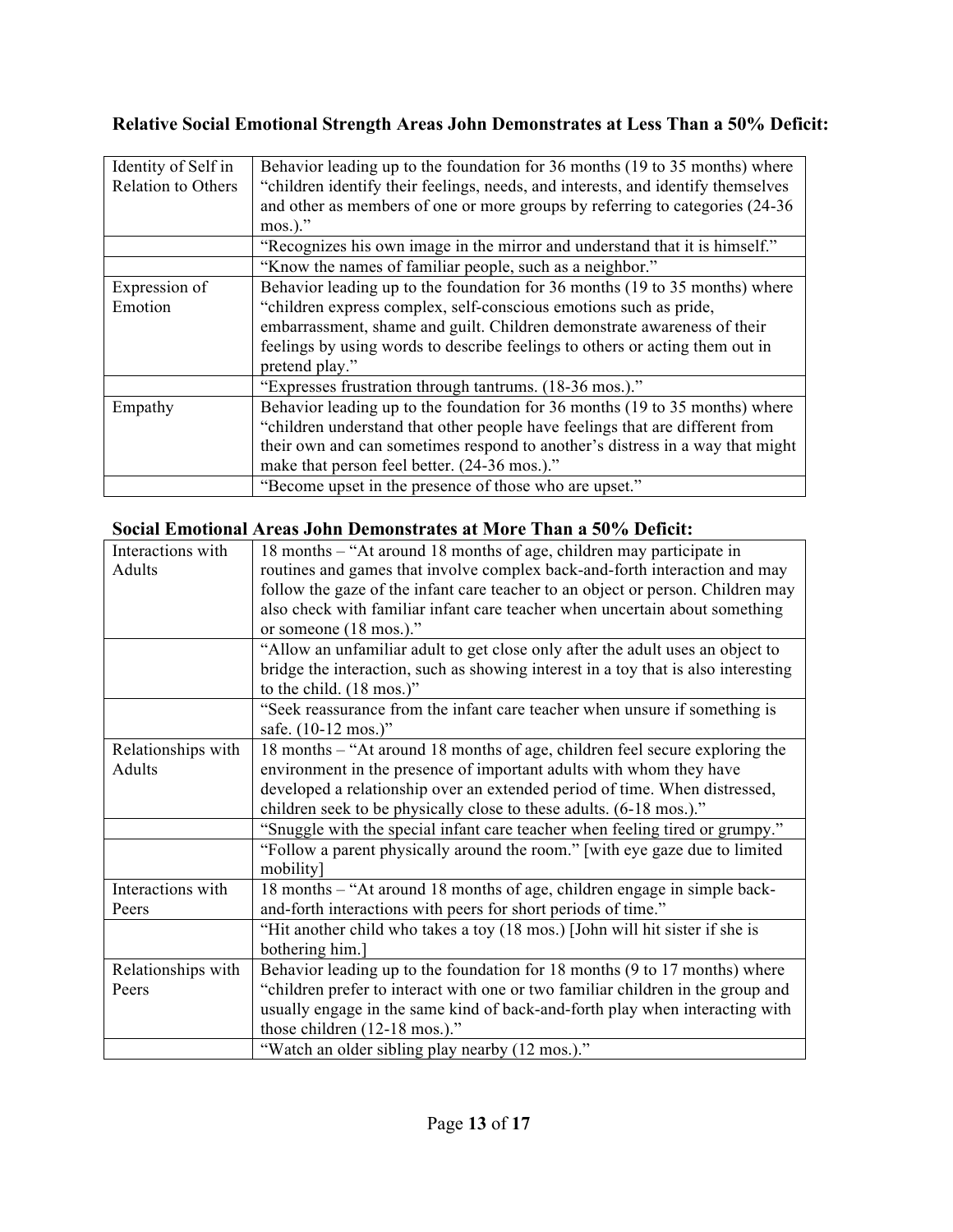| Recognition of<br>Ability | Behavior leading up to the foundation for 18 months (9 to 17 months) where<br>"children experiment with different ways of making things happen, persist in<br>trying to do things even when faced with difficulty, and show a sense of<br>satisfaction with what they can do." |
|---------------------------|--------------------------------------------------------------------------------------------------------------------------------------------------------------------------------------------------------------------------------------------------------------------------------|
|                           | "Look over shoulder, smile at the mother, and giggle in a playful way while                                                                                                                                                                                                    |
|                           | crawling past her, to entice her to play a game of run-and-chase." [everything<br>up until the run and chase part, more engage with him]                                                                                                                                       |
| Emotional                 | Behavior leading up to the foundation for 18 months (9 to 17 months) where                                                                                                                                                                                                     |
| Regulation                | "children demonstrate a variety of responses to comfort themselves and                                                                                                                                                                                                         |
|                           | actively avoid or ignore situations that cause discomfort. Children can also                                                                                                                                                                                                   |
|                           | communicate needs and wants through their use of a few words and<br>gestures."                                                                                                                                                                                                 |
|                           | "Move away from something that is bothersome and move toward the infant                                                                                                                                                                                                        |
|                           | care teacher for comfort. (6-12mos.)."                                                                                                                                                                                                                                         |
|                           | ,                                                                                                                                                                                                                                                                              |
|                           | "Fuss to communicate needs or wants; begin to cry if the infant care teacher                                                                                                                                                                                                   |
|                           | does not respond soon enough." (11-19 mos.)"                                                                                                                                                                                                                                   |
|                           | "Repeat sounds to get the infant care teacher's attention. (11-19 mos.                                                                                                                                                                                                         |
| <b>Impulse Control</b>    | 18 months "At around 18 months of age children respond positively to choice<br>and limits set by an adult to help control their behavior. (18 mos.)                                                                                                                            |
|                           | "Stop reaching for the eyeglasses on the infant care teacher's face when she                                                                                                                                                                                                   |
|                           | gently says, "no, no"" [John thinks this is fun game to try to touch but<br>sometime accidentally touches]                                                                                                                                                                     |
| Social                    | Behavior leading up to the foundation for 18 months (9 to 17 months) where                                                                                                                                                                                                     |
| Understanding             | "children know how to ge the infant care teacher to respond in a specific way                                                                                                                                                                                                  |
|                           | through gestures, vocalizations, and shared attention; use another's emotional                                                                                                                                                                                                 |
|                           | expressions to guide their own responses to unfamiliar events, and learn more                                                                                                                                                                                                  |
|                           | complex behavior through imitation. Children also engage in more complex                                                                                                                                                                                                       |
|                           | social interactions and have developed expectations for greater number of                                                                                                                                                                                                      |
|                           | familiar people.".                                                                                                                                                                                                                                                             |
|                           | "Follow the infant care teacher's gaze to look at a toy."                                                                                                                                                                                                                      |
|                           | "Hold up or gesture toward objects in order to direct the infant care teacher's                                                                                                                                                                                                |
|                           | attention to them."                                                                                                                                                                                                                                                            |

With significantly low Cognitive, Adaptive Behavior, and Social Emotional Domains all falling within or exceeding a 50% delay, the IEP team has even more objective support for John meeting special education eligibility for ID.

### **SUMMARY OF FINDINGS**

Other than the aforementioned information detailed within the background information of this report, no other records indicated any environmental, cultural, or economic disadvantage; unfamiliarity with the English language; limited school experience; poor attendance; social maladjustment; intellectual disability; or visual, hearing, or motor impairment.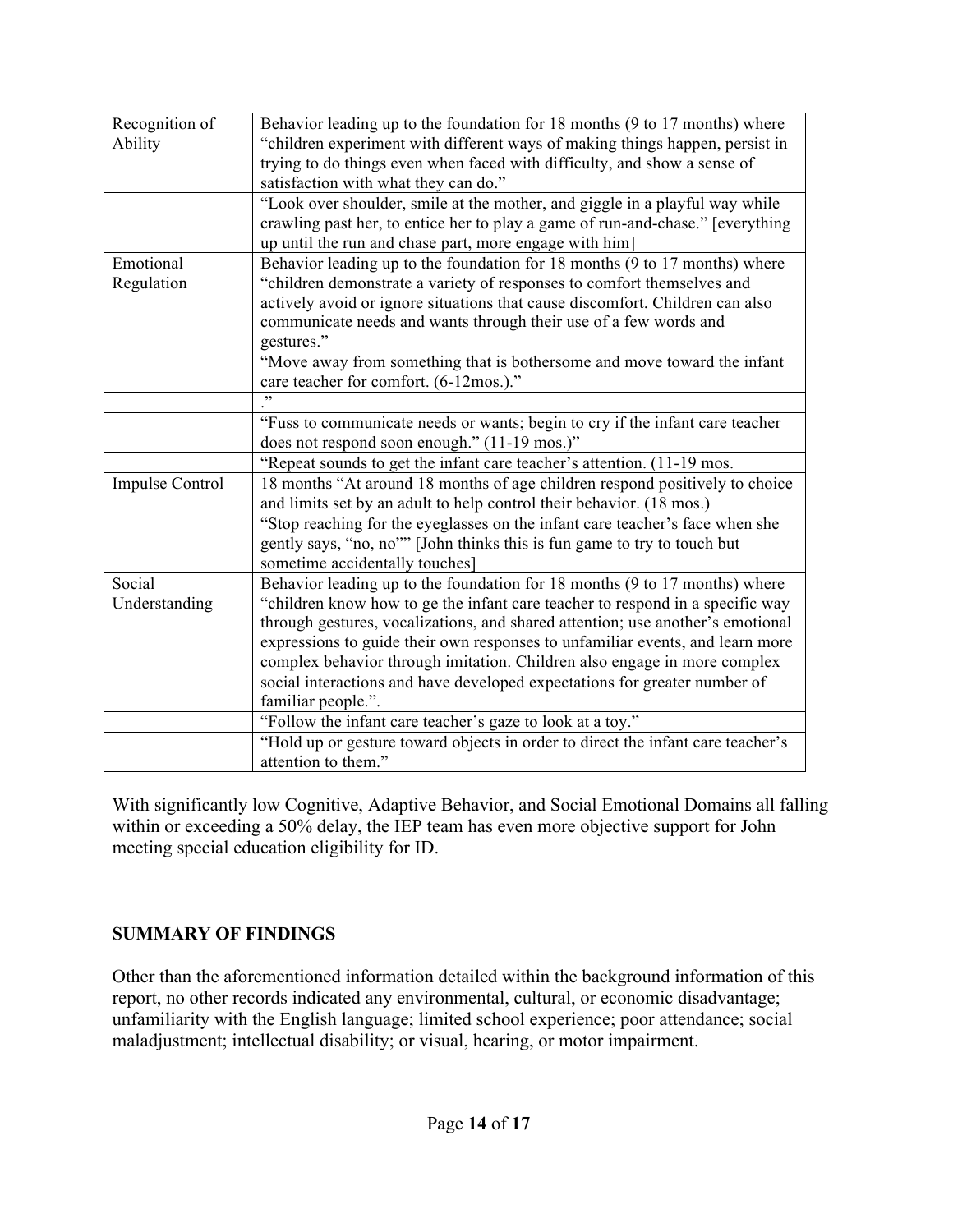John is an enjoyable 5 year 3 month old attending the preschool county special education class at Sunny Vista Elementary School in Autumn. He is currently identified as a student with Multiple Disabilities: Orthopedically Impaired (OI), Speech language Impairment (SLI) John has been medically diagnosed with

- Cerebral Palsy (343.9)
- Seizure disorder (780.39)
- Gastronomy tube (536.42)
- Orthopedic impairment (756.9)

Review of this report and specific recommendations will be made at the IEP meeting based on the multidisciplinary assessment data. Determination of Special Education eligibility and appropriate academic programs will be made by the IEP team, at the IEP meeting, based on all collected data.

## **Areas of Eligibility:**

## **Orthopedically Impaired (OI)**

John continues to meet the eligibility criteria for OI as he is diagnosed with Cerebral Palsy which was caused by Hypoxic ischemic encephalopathy at birth and his limited mobility which significantly impacts his educational performance.

## **Statement of Eligibility:**

Orthopedically Impaired: California Code of Regulations, Title 5: Education Code Section 3030 (a) "A child shall qualify as an individual with exceptional needs, pursuant to Education Code section 56026, if the results of the assessment as required by Education Code section 56320 demonstrate that the degree of the child's impairment as described in subdivisions (b)(1) through  $(b)(1)$  through  $(b)(13)$  requires special education in one or more of the program options authorized by Education Code section 56361." (8) Orthopedic impairment means a severe orthopedic impairment that adversely affects a child's educational performance. The term includes impairments caused by a congenital anomaly, impairments caused by disease (e.g., poliomyelitis, bone tuberculosis), and impairments from other causes (e.g., cerebral palsy, amputations, and fractures or burns that cause contractures).

## **Speech and Language**

Based on the information obtained from his assessment, John does meet eligibility criteria for special education services in the area of Speech and Language. According to the PLS-5 and Functional Communication Profile, his receptive (understanding) skills and expressive (use) skills are below age level. His social communication/pragmatics are delayed for his age level.

## **Statement of Eligibility:**

Language: California Code of Regulations, Title 5: Education Code Section 3030 (a) "A child shall qualify as an individual with exceptional needs, pursuant to Education Code section 56026, if the results of the assessment as required by Education Code section 56320 demonstrate that the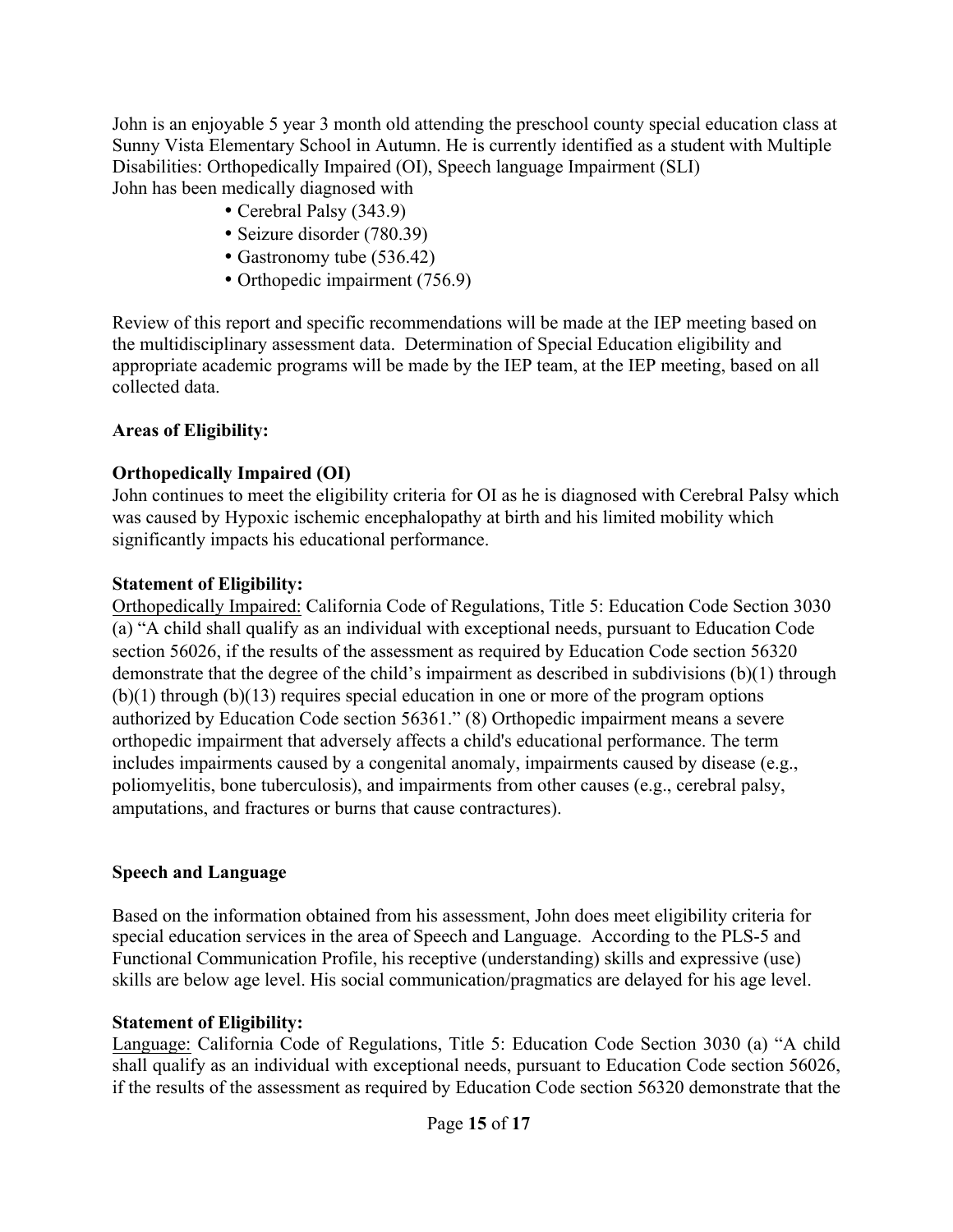degree of the child's impairment as described in subdivisions  $(b)(1)$  through  $(b)(1)$  through (b)(13) requires special education in one or more of the program options authorized by Education Code section 56361." (11) A student is determined eligible in the area of language when scores are **at least 1.5 standard deviations below the mean, or below the 7th percentile**, for her or her chronological age or developmental level on **two or more standardized tests** in one or more of the following areas of language development: **morphology, syntax, semantics, or pragmatics**. When standardized tests are considered to be invalid for the specific pupil, the expected language performance level shall determined by alternative means as specified on the assessment plan, or (B) The pupil scores **at least 1.5 deviations below the mean of the score is below the 7th percentile** for her or her chronological age or developmental level on **one or more standardized tests** in one of the areas listed in subsection (A) and displays inappropriate or inadequate usage of expressive or receptive language as measured by a representative spontaneous or elicited language sample of a **minimum of fifty utterances (CCR 3030 (b)(11)(D)(1)&(2)**

#### **Intellectual Disabilities (ID)**

Based on the information obtained from his assessment, John does meet eligibility criteria Intellectual Disability. John's estimate of cognitive ability and adaptive behavior both are significantly low (subaverage at or more than 50% of his chronological age) and has been identified as such prior to turning 18 years old (within the developmental period), significantly impacting his educational performance.

#### **Statement of Eligibility:**

Intellectual Disability: California Code of Regulations, Title 5: Education Code Section 3030 (a) "A child shall qualify as an individual with exceptional needs, pursuant to Education Code section 56026, if the results of the assessment as required by Education Code section 56320 demonstrate that the degree of the child's impairment as described in subdivisions (b)(1) through  $(b)(1)$  through  $(b)(13)$  requires special education in one or more of the program options authorized by Education Code section 56361." (6) Intellectual disability means **significantly subaverage general intellectual functioning, existing concurrently with deficits in adaptive behavior and manifested during the developmental period that adversely affects a child's educational performance.**

### **Multiple Disabilities (MD)**

John continues to meet the eligibility criteria for MD as the combination of disabilities he has requires more services than can be accommodated in a program solely for any one of his disabilities e.g. just OI, or just ID, or just speech language impairment..

### **Statement of Eligibility:**

.

Multiple Disabilities: California Code of Regulations, Title 5: Education Code Section 3030 (a) "A child shall qualify as an individual with exceptional needs, pursuant to Education Code section 56026, if the results of the assessment as required by Education Code section 56320 demonstrate that the degree of the child's impairment as described in subdivisions (b)(1) through (b)(1) through (b)(13) requires special education in one or more of the program options